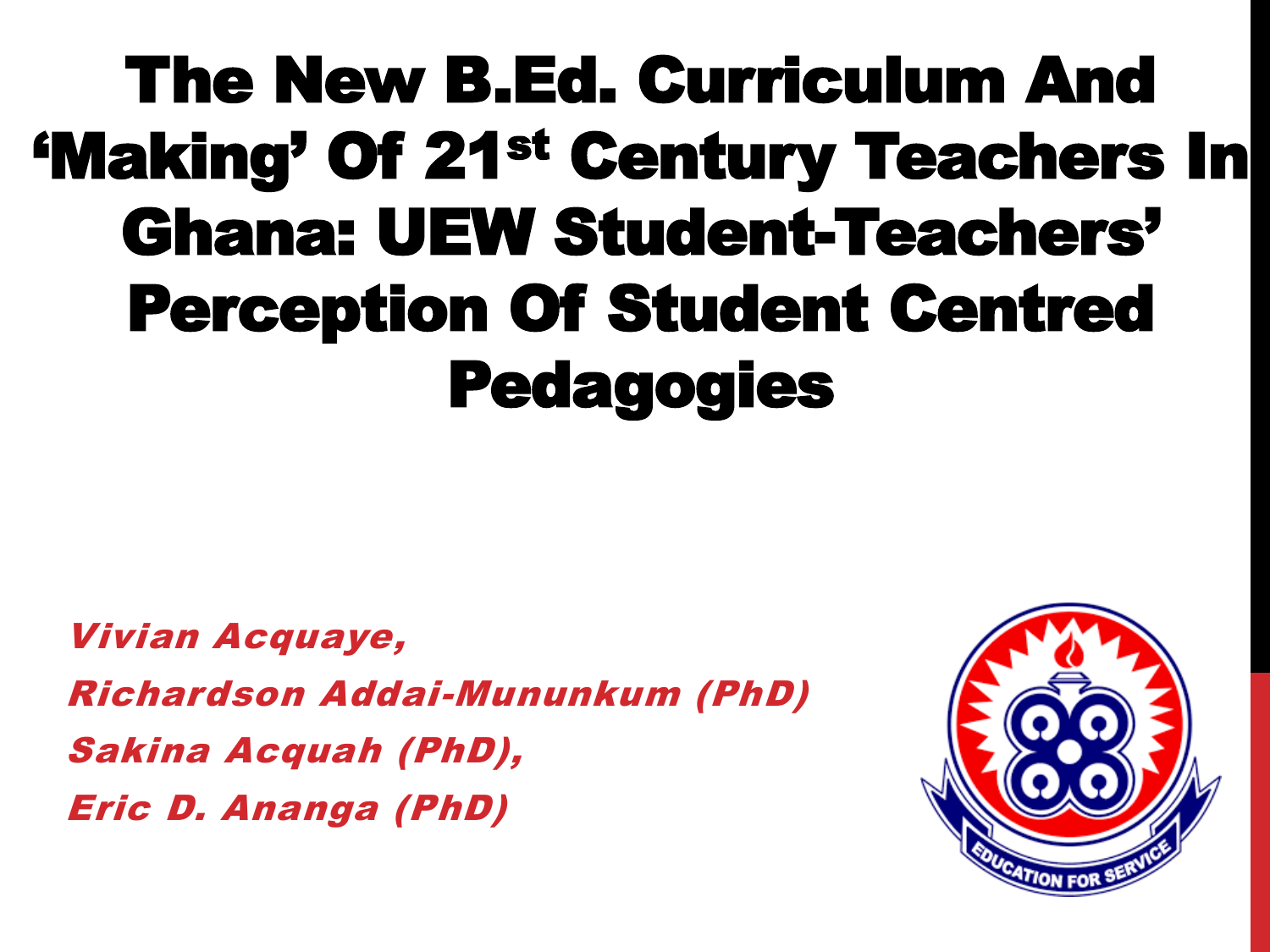### Transforming Teacher Education





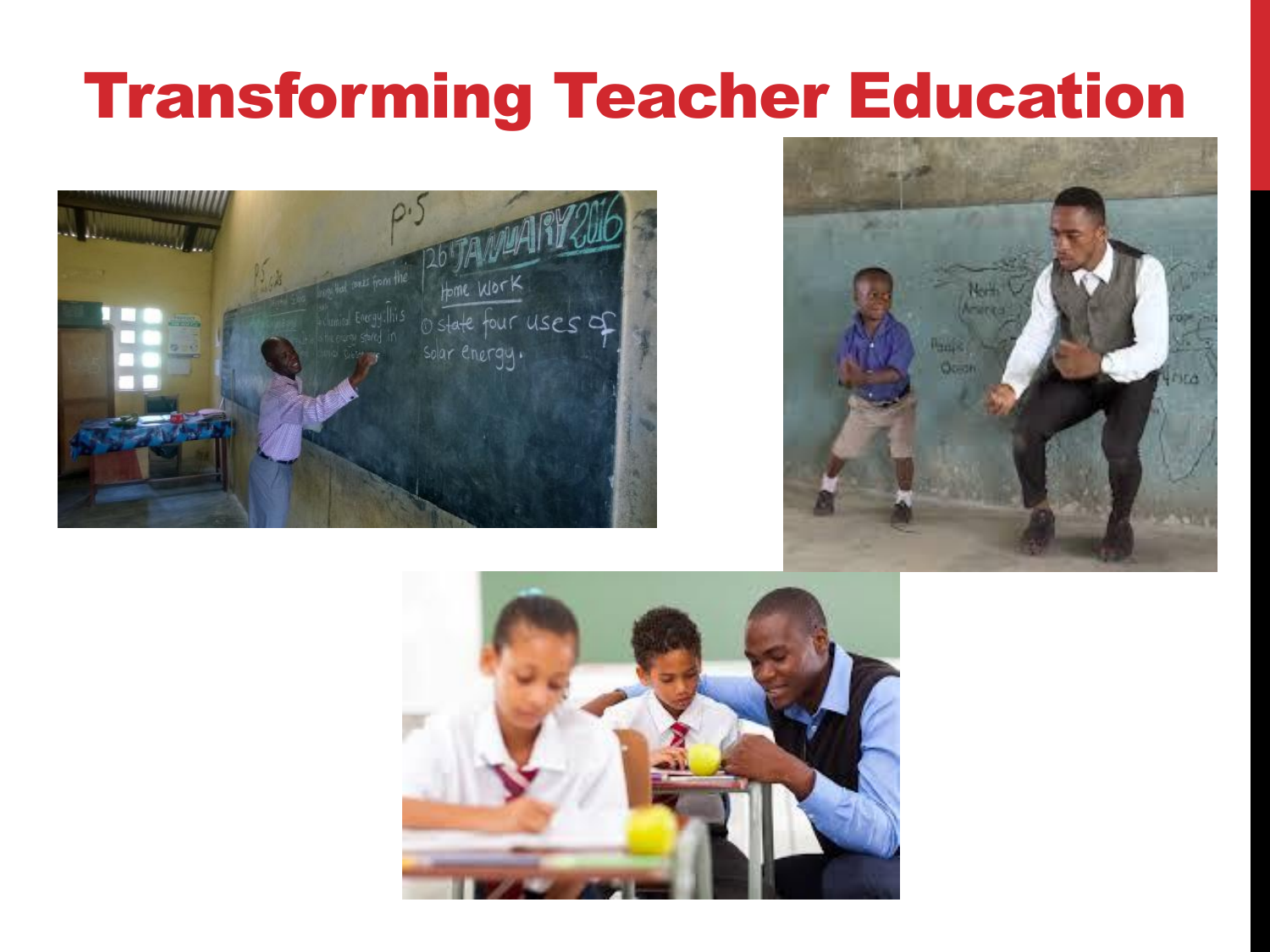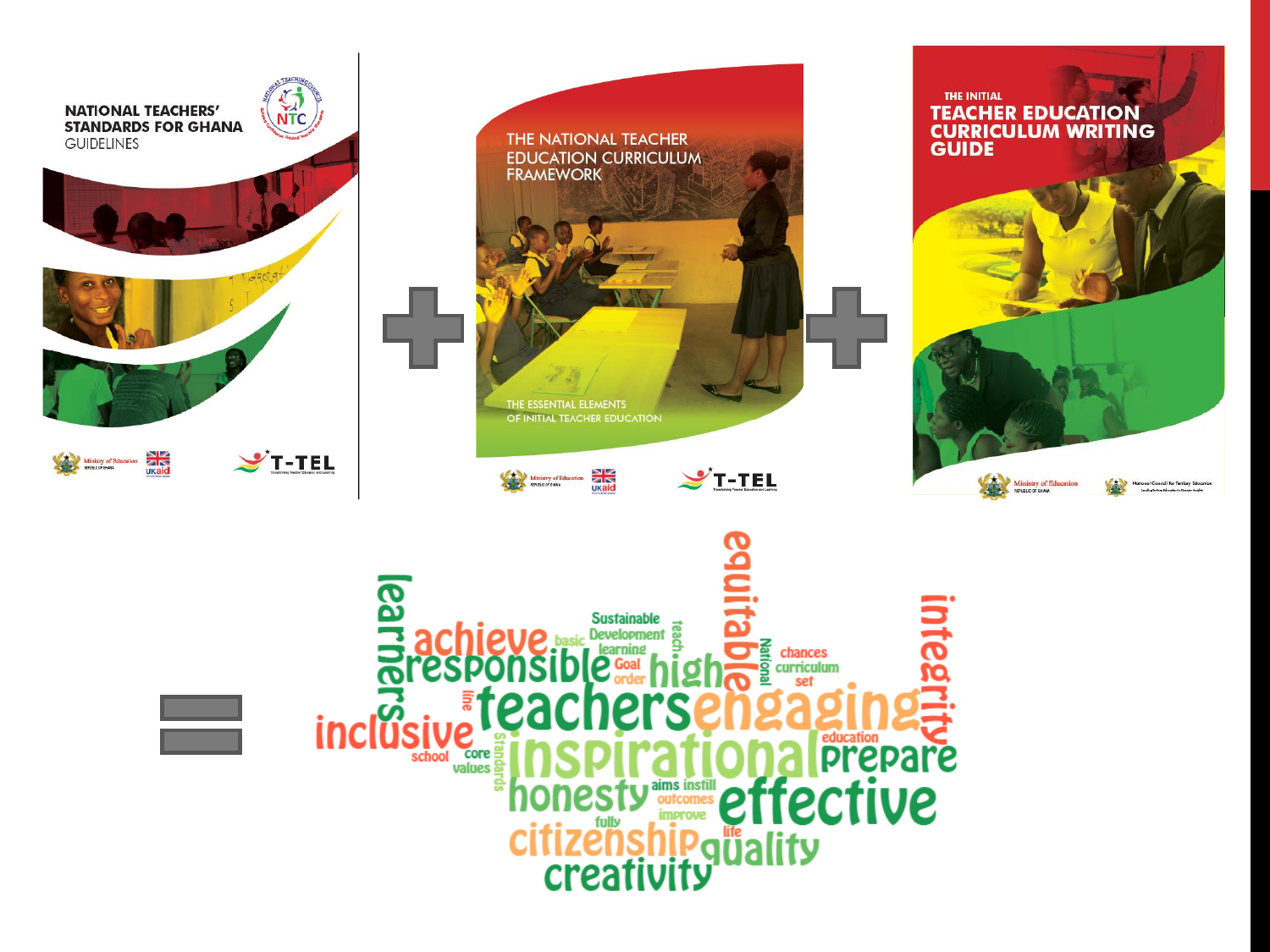#### **The New B.Ed. Curriculum**



#### UNIVERSITY OF EDUCATION, WINNEBA

**Four-Year Bachelor of Education Degree** 

**Eight Semester Initial Teacher Education Curriculum** 

#### **B.Ed. Early Grade (K-P3)**

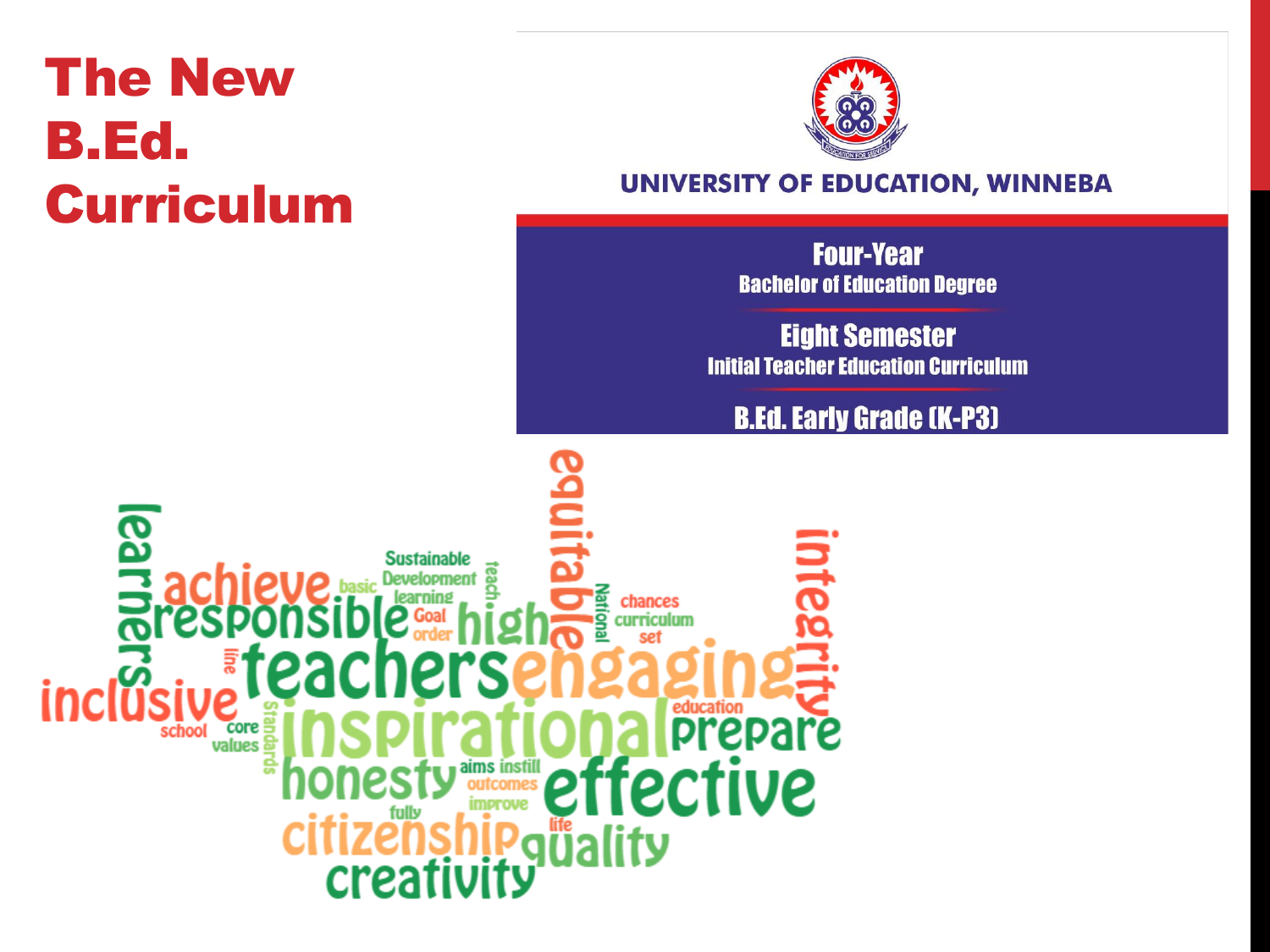#### UEW & The New B.Ed. Curriculum



#### Dept. of Basic **Education**

#### Dept. of Early Childhood Edu.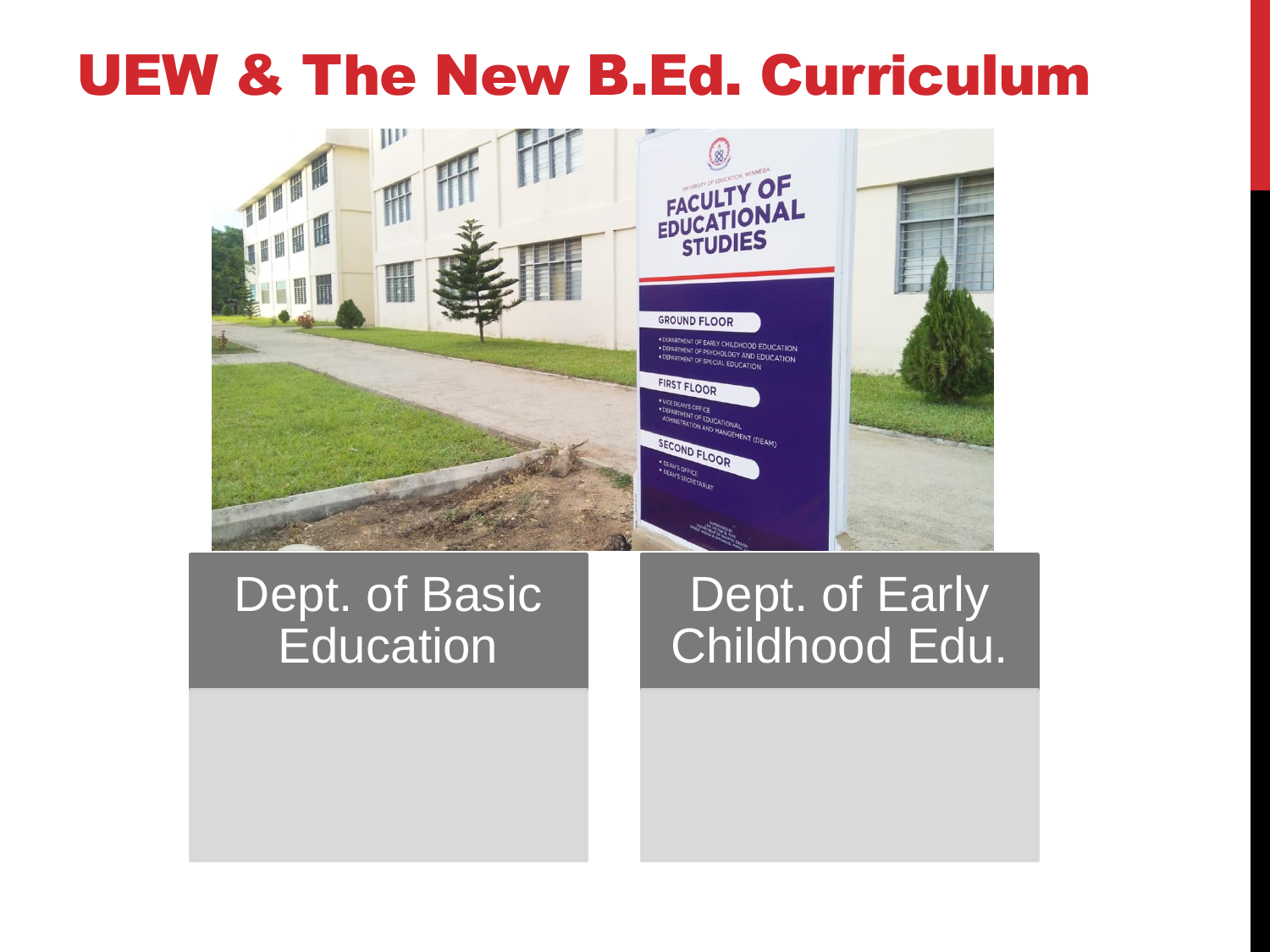### Research Methodology

| Approach        | • Quantitative<br>• Descriptive Survey                      |
|-----------------|-------------------------------------------------------------|
| Census          | • Early Grade Students<br><b>• Basic Education Students</b> |
| <b>Methods</b>  | • Questionnaire<br>• 45 closed-ended items                  |
| <b>Analysis</b> | • Descriptive Statistics<br>• Correlation                   |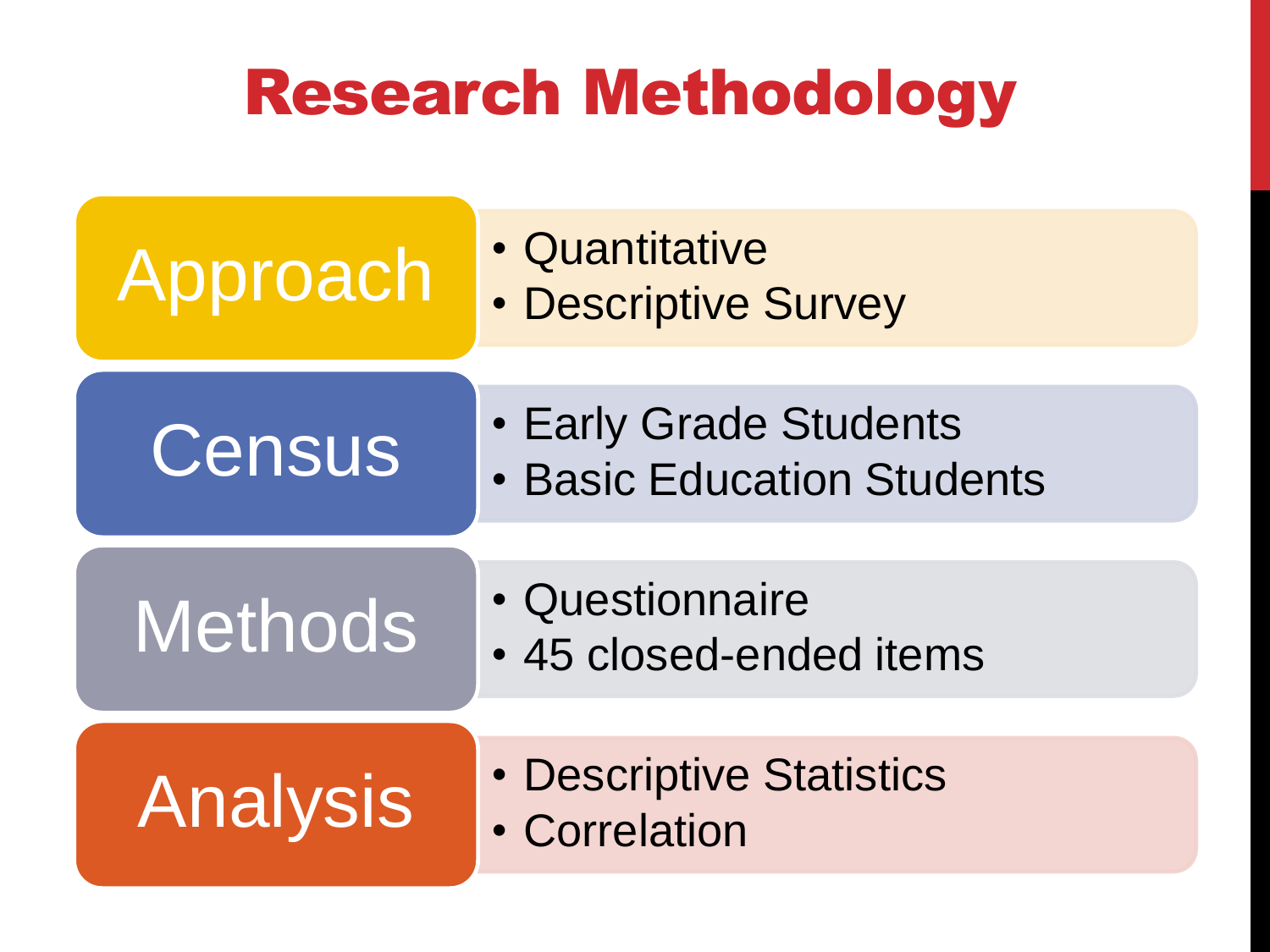#### Findings: Lecturers embracing Change

| Variable                                               | <b>Mean</b><br><b>Responses</b> | <b>Remark</b>   |
|--------------------------------------------------------|---------------------------------|-----------------|
| I experienced new teaching<br>techniques               | 4.27                            | Positive        |
| Lecturer uses group activity                           | 4.72                            | <b>Positive</b> |
| Lecturer allows students to do<br>independent research | 4.82                            | Positive        |
| Lecturer makes individuals<br>present in class         | 4.37                            | Positive        |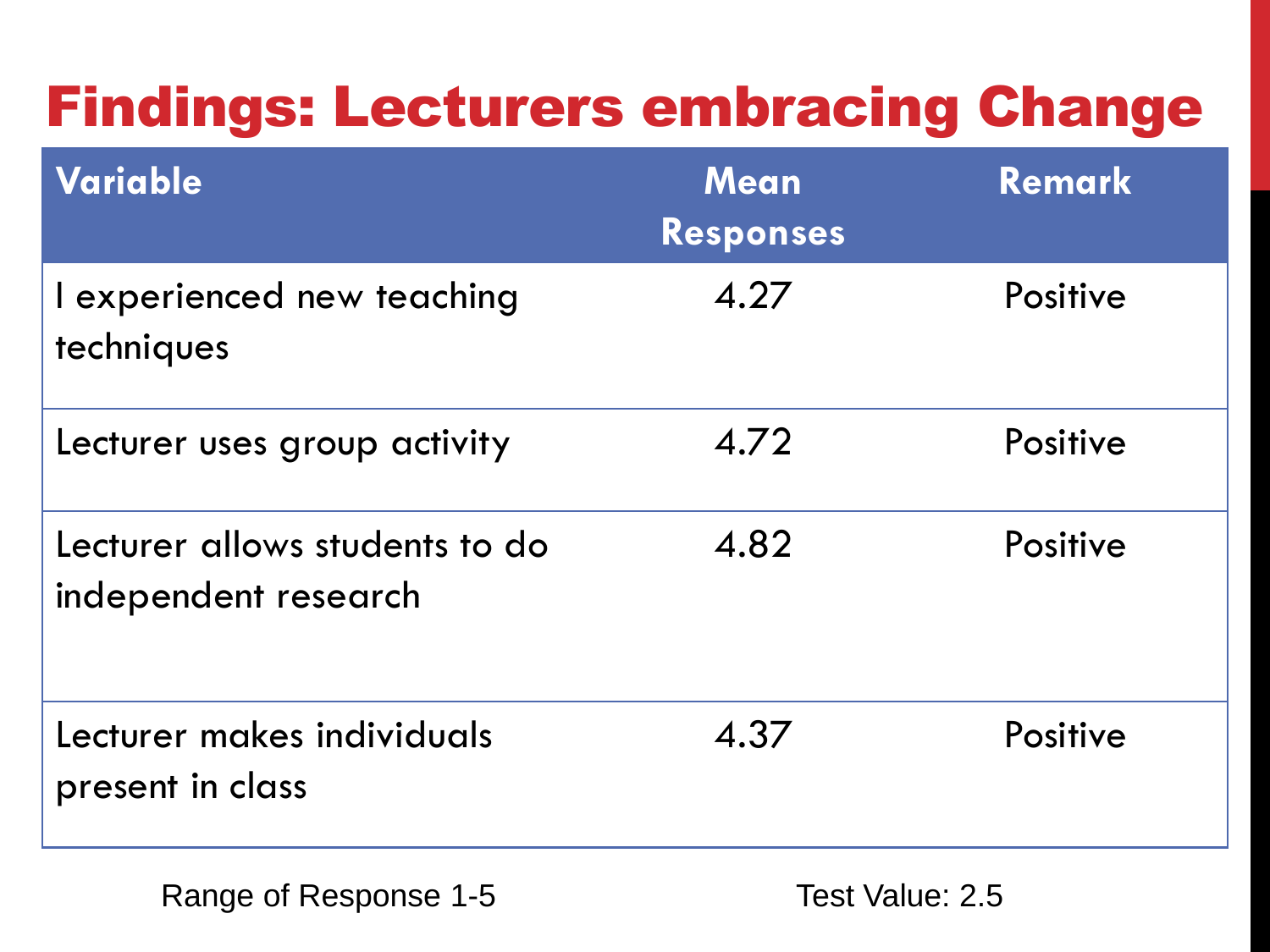#### Findings: Students have access to smartphones

![](_page_7_Figure_1.jpeg)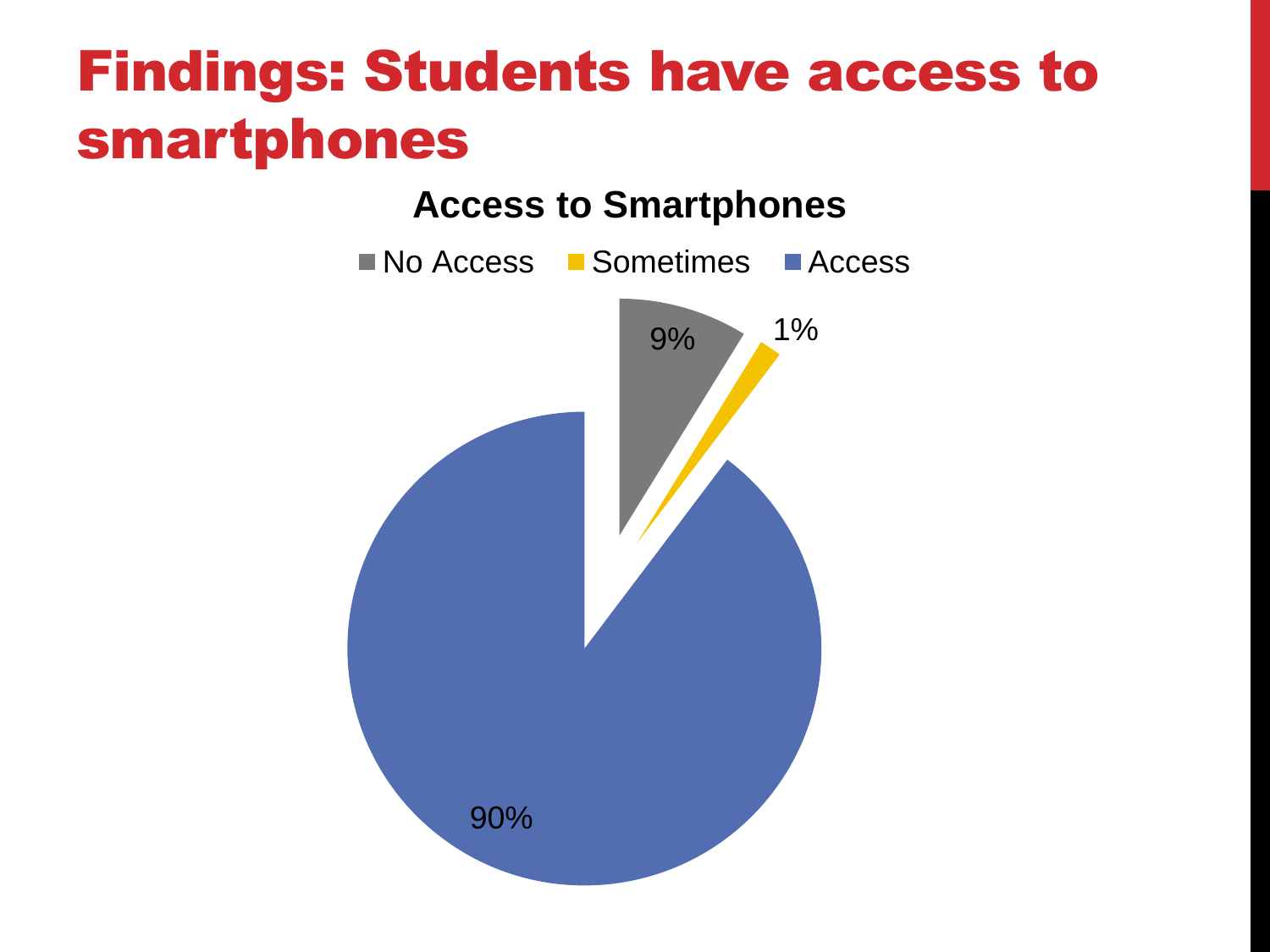| <b>Findings: Relationship between Age &amp;</b><br><b>Access to smartphones</b> |                        |                          |          |  |  |
|---------------------------------------------------------------------------------|------------------------|--------------------------|----------|--|--|
| <b>Correlations</b>                                                             |                        |                          |          |  |  |
|                                                                                 |                        | Access to<br>smartphones | Age      |  |  |
|                                                                                 | Pearson<br>Correlation |                          | $-.108*$ |  |  |
| Access to<br><b>Smartphones</b>                                                 | Sig. (2-tailed)        |                          | .021     |  |  |
|                                                                                 | N                      | 466                      | 451      |  |  |
|                                                                                 | Pearson<br>Correlation | $-.108*$                 | 1        |  |  |
| Age                                                                             | Sig. (2-tailed)        | .021                     |          |  |  |
|                                                                                 | N                      | 451                      | 457      |  |  |
|                                                                                 | *Sig.05                |                          |          |  |  |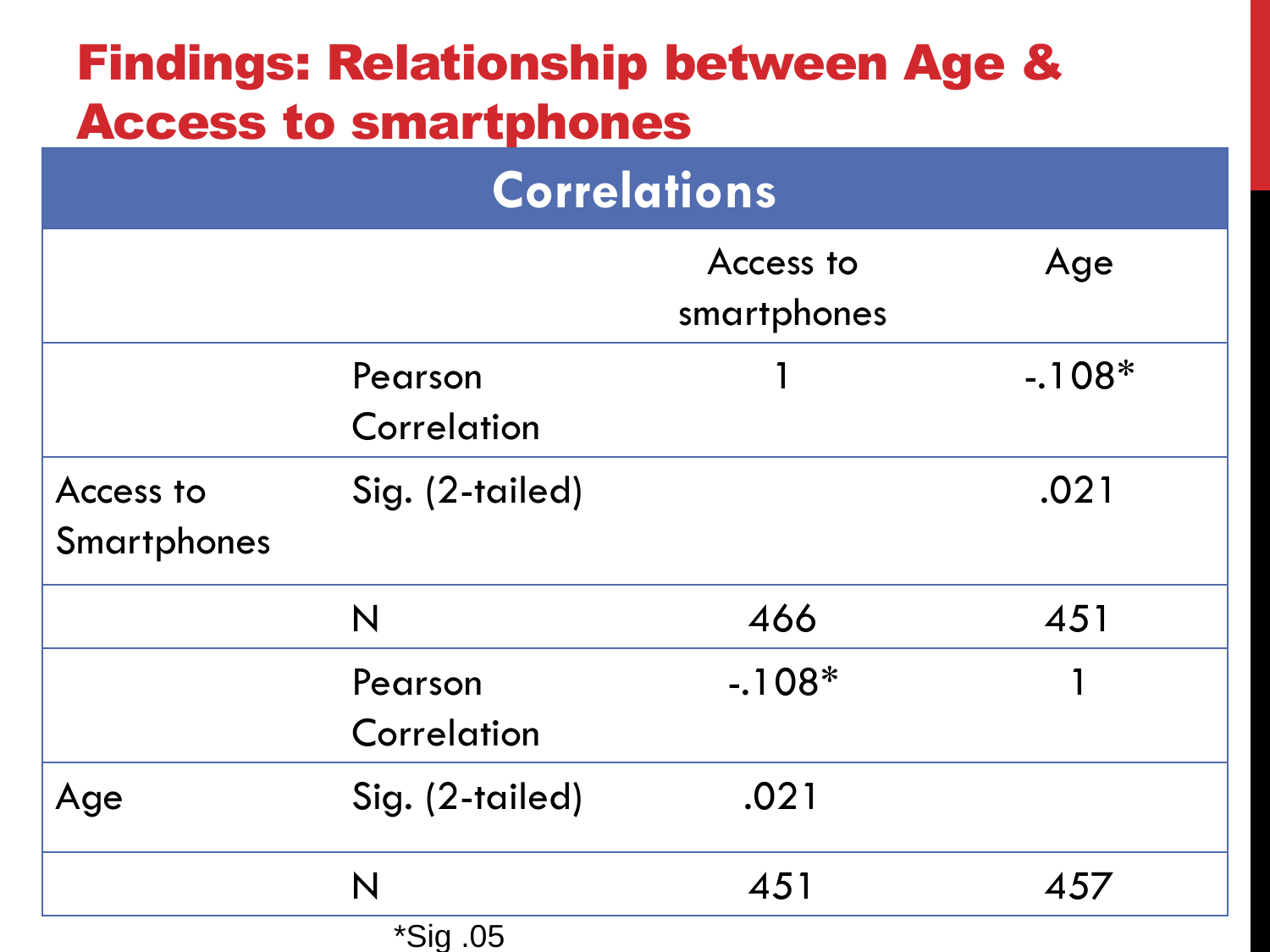### Findings: Students' Smartphone use improved ICT skills

![](_page_9_Figure_1.jpeg)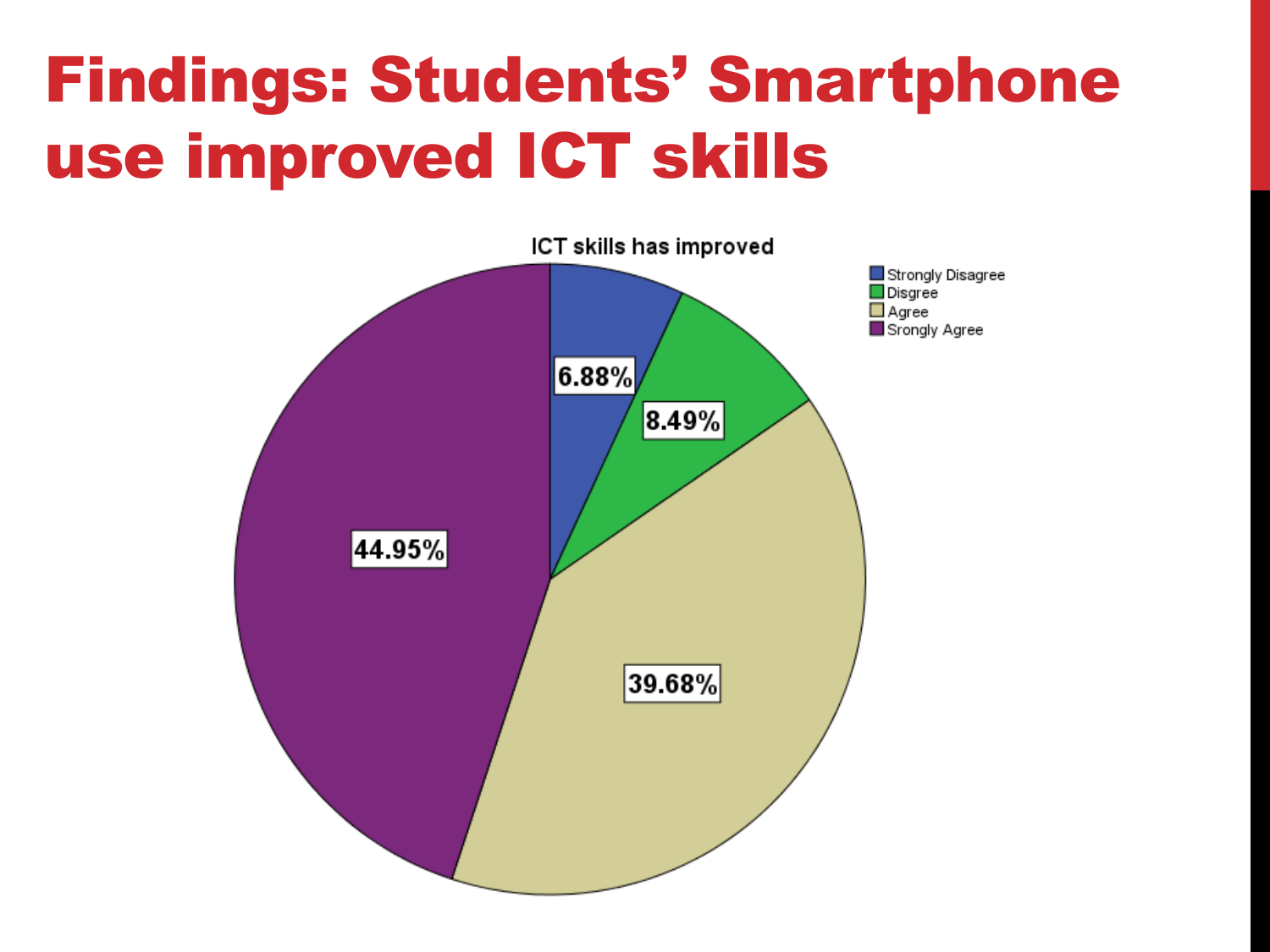## Finding: Positive Results from Selfdirected learning

| <b>Variable</b>                                                     | Mean<br><b>Responses</b> | Remarks  |
|---------------------------------------------------------------------|--------------------------|----------|
| Skilled in use of browsers for<br>internet search                   | 3.92                     | Positive |
| Comfortable in use of search<br>engines                             | 4.04                     | Positive |
| Search using unique terms to narrow<br>down to desired responses    | 3.63                     | Positive |
| Able to filter information retrieved<br>to ones relevant to my need | 3.91                     | Positive |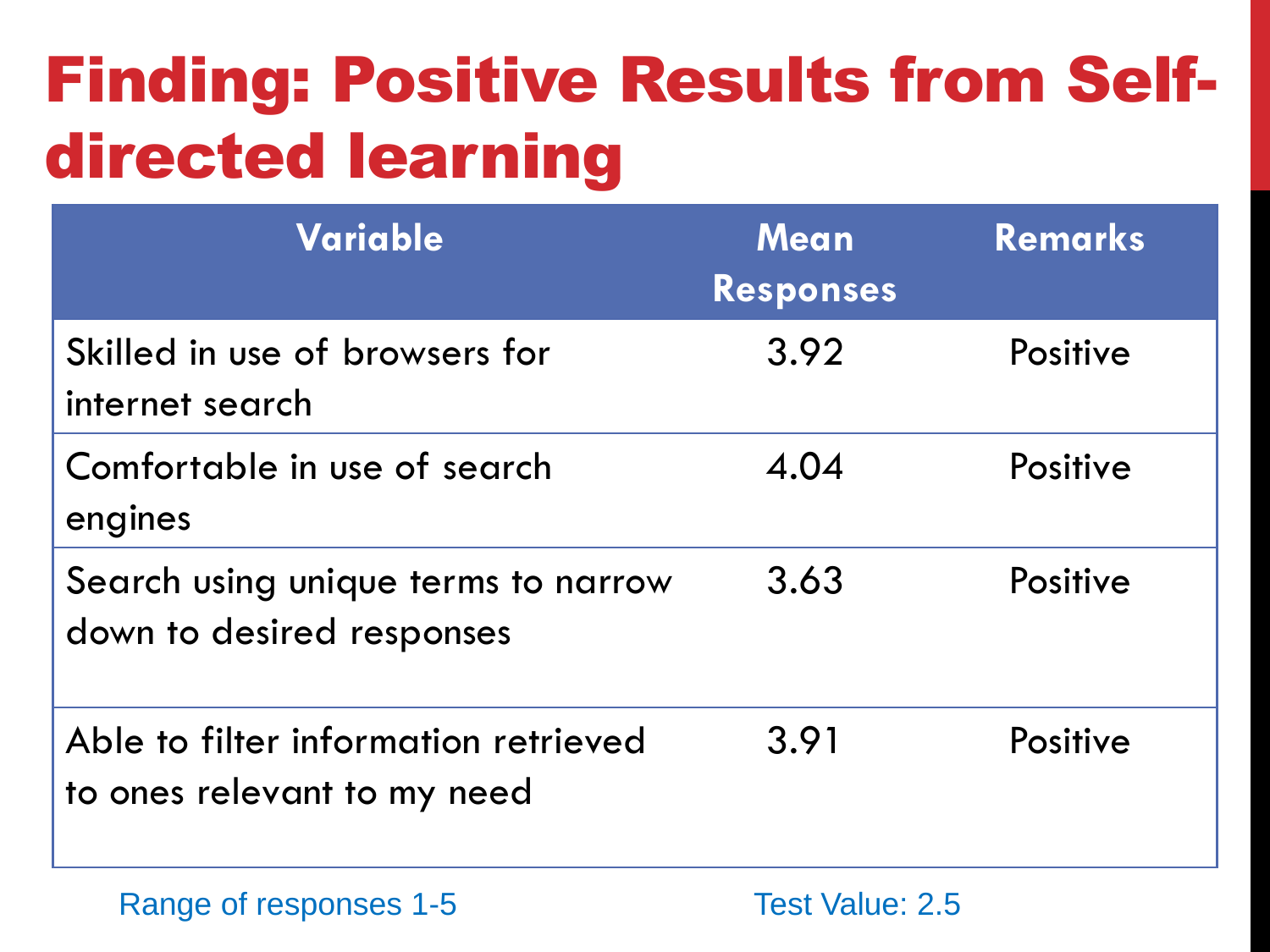### Challenges

| Variable                                                         | Mean<br>Response | <b>Remark</b>                                                            |
|------------------------------------------------------------------|------------------|--------------------------------------------------------------------------|
| Difficulty in accessing<br>internet                              | 3.57             | Infrastructural<br>Challenge                                             |
| Difficulty in locating<br>appropriate website for<br>information | 3.00             | <b>Continuous Professional</b><br><b>Development Need</b>                |
| I prefer Lecture technique to<br><b>Activity based learning</b>  | 3.62             | <b>Students demonstrating</b><br>ambivalence. More<br>research is needed |
| I work faster when alone                                         | 3.41             | A challenge to<br>collaborative learning                                 |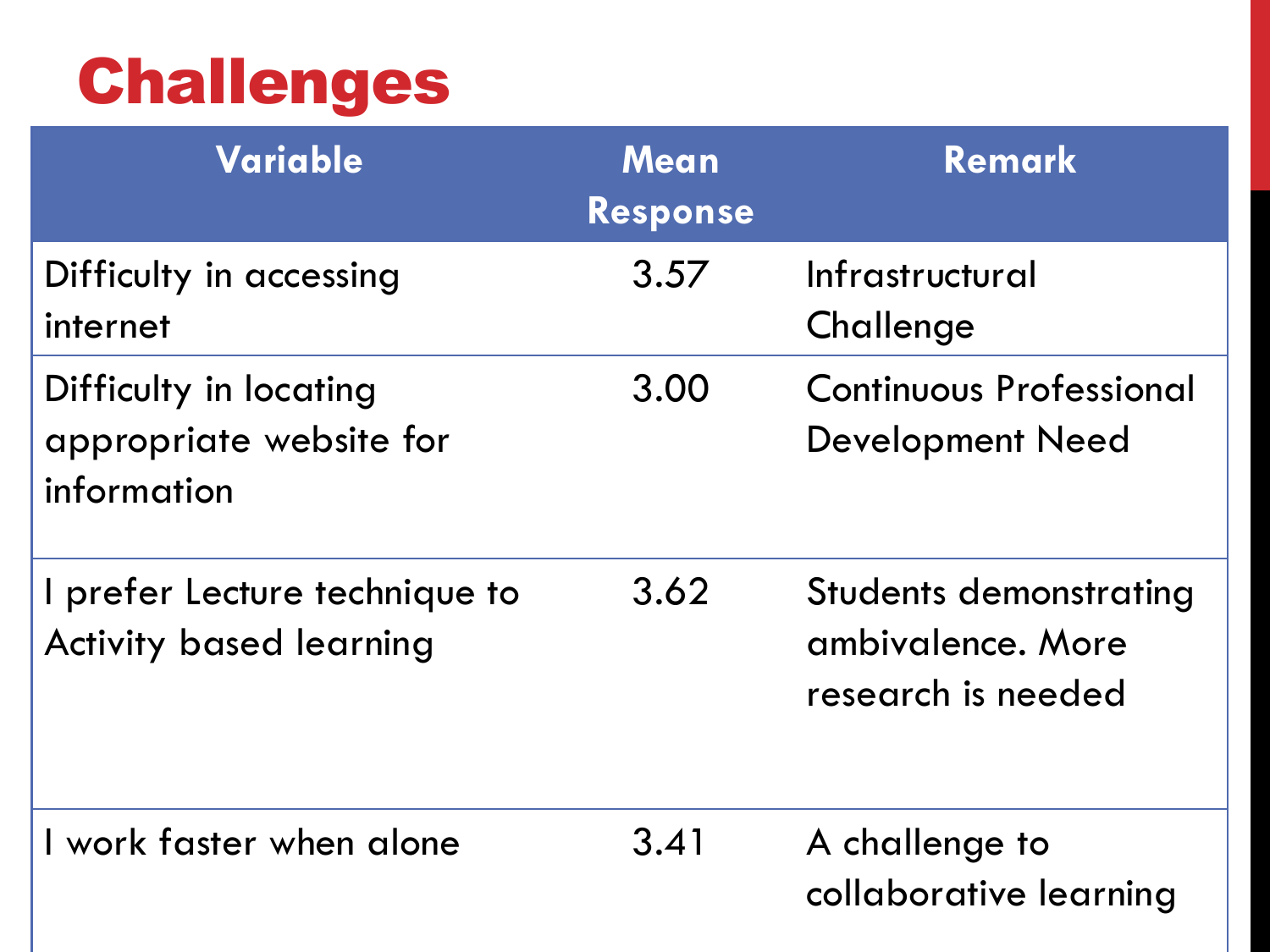#### Lessons Learnt

- Tutor/Lecturer commitment is key
- In integrating ICT, we should be mindful of demographics
- Logistical issues remain a challenge (internet connectivity, large class size etc.)
- Mixed abilities of leaners ought to be managed well.
- Ambiguity in responses about preference for new teaching strategies – Need further probing